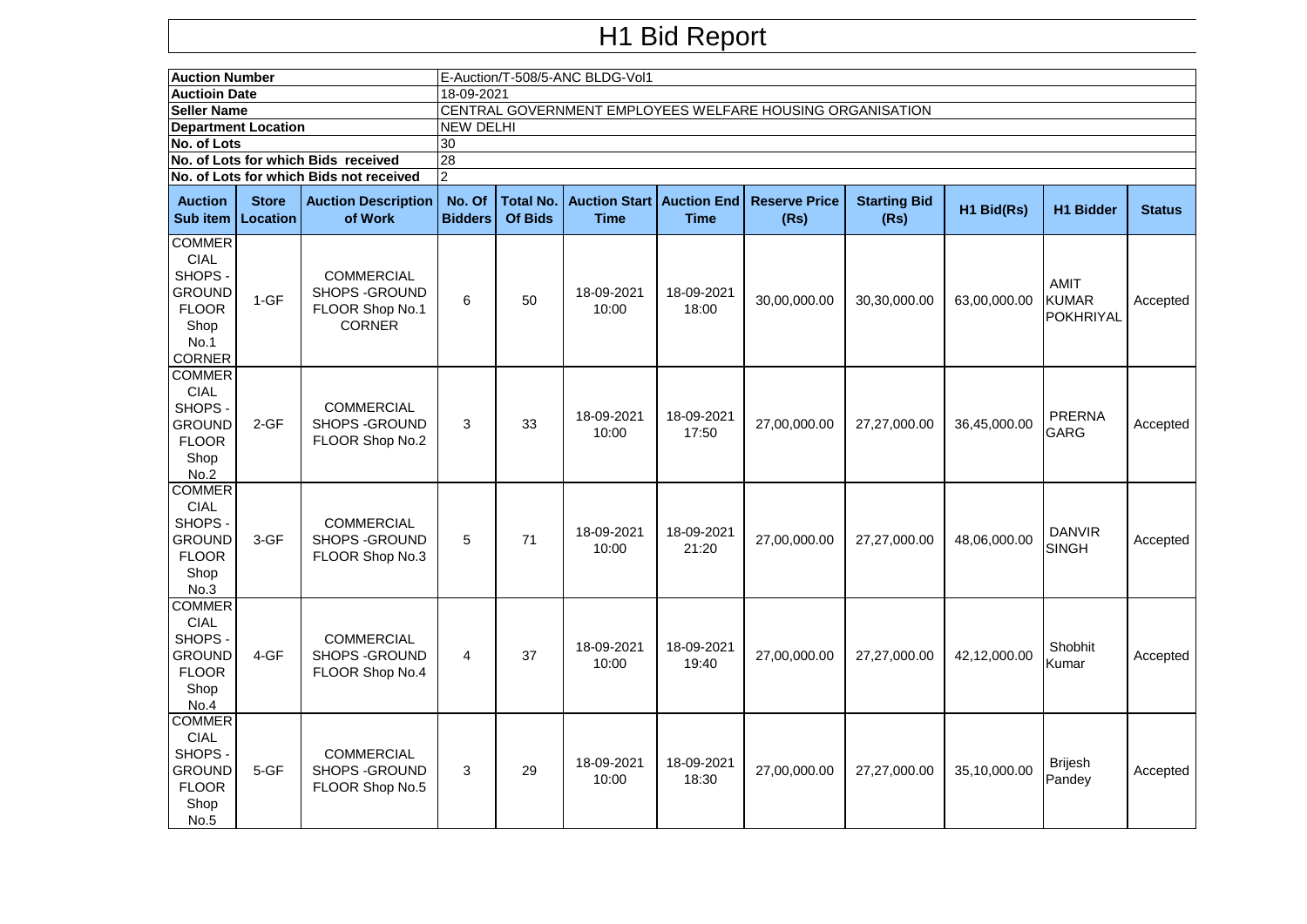| <b>COMMER</b><br><b>CIAL</b><br>SHOPS -<br><b>GROUND</b><br><b>FLOOR</b><br>Shop<br>No.6                  | 6-GF      | <b>COMMERCIAL</b><br>SHOPS - GROUND<br>FLOOR Shop No.6                  | 3            | 24 | 18-09-2021<br>10:00 | 18-09-2021<br>18:00 | 27,00,000.00 | 27,27,000.00             | 34,29,000.00 | <b>Arpit Goel</b>               | Accepted |
|-----------------------------------------------------------------------------------------------------------|-----------|-------------------------------------------------------------------------|--------------|----|---------------------|---------------------|--------------|--------------------------|--------------|---------------------------------|----------|
| <b>COMMER</b><br><b>CIAL</b><br>SHOPS -<br><b>GROUND</b><br><b>FLOOR</b><br>Shop<br>No.7                  | 7-GF      | <b>COMMERCIAL</b><br>SHOPS - GROUND<br>FLOOR Shop No.7                  | 5            | 51 | 18-09-2021<br>10:00 | 18-09-2021<br>17:40 | 27,00,000.00 | 27,27,000.00             | 42,12,000.00 | dharamveer<br>singh             | Accepted |
| <b>COMMER</b><br><b>CIAL</b><br>SHOPS -<br><b>GROUND</b><br><b>FLOOR</b><br>Shop<br>No.8<br><b>CORNER</b> | 8-GF      | <b>COMMERCIAL</b><br>SHOPS - GROUND<br>FLOOR Shop No.8<br><b>CORNER</b> | 10           | 98 | 18-09-2021<br>10:00 | 18-09-2021<br>20:10 | 30,00,000.00 | 30,30,000.00             | 63,60,000.00 | <b>ANIT</b><br>POKHRIYAL        | Accepted |
| <b>COMMER</b><br><b>CIAL</b><br>SHOPS -<br><b>GROUND</b><br><b>FLOOR</b><br>Shop<br>No.9<br>CORNER        | 9-GF      | <b>COMMERCIAL</b><br>SHOPS - GROUND<br>FLOOR Shop No.9<br><b>CORNER</b> | 6            | 62 | 18-09-2021<br>10:00 | 18-09-2021<br>20:30 | 35,00,000.00 | 35,35,000.00             | 57,05,000.00 | <b>ANIT</b><br>POKHRIYAL        | Accepted |
| <b>COMMER</b><br><b>CIAL</b><br>SHOPS-<br><b>GROUND</b><br><b>FLOOR</b><br>Shop<br>No.10                  | $10 - GF$ | <b>COMMERCIAL</b><br>SHOPS - GROUND<br>FLOOR Shop No.10                 | $\mathbf{1}$ | 1  | 18-09-2021<br>10:00 | 18-09-2021<br>16:00 | 32,00,000.00 | 32,32,000.00             | 32,32,000.00 | <b>BHARAT</b><br><b>SOLANKI</b> | Accepted |
| <b>COMMER</b><br><b>CIAL</b><br>SHOPS -<br><b>GROUND</b><br><b>FLOOR</b><br>Shop<br>No.11                 | $11-GF$   | <b>COMMERCIAL</b><br>SHOPS - GROUND<br>FLOOR Shop No.11                 | $\mathbf{1}$ | 1  | 18-09-2021<br>10:00 | 18-09-2021<br>16:00 | 32,00,000.00 | 32,32,000.00             | 32,32,000.00 | yogesh<br>kumar                 | Accepted |
| <b>COMMER</b><br>CIAL<br>SHOPS -<br><b>GROUND</b><br><b>FLOOR</b><br>Shop<br>No.12                        | $12-GF$   | <b>COMMERCIAL</b><br>SHOPS - GROUND<br>FLOOR Shop No.12                 | $\mathbf{1}$ | 0  | 18-09-2021<br>10:00 | 18-09-2021<br>16:00 | 32,00,000.00 | $\overline{\phantom{a}}$ | $-$          |                                 |          |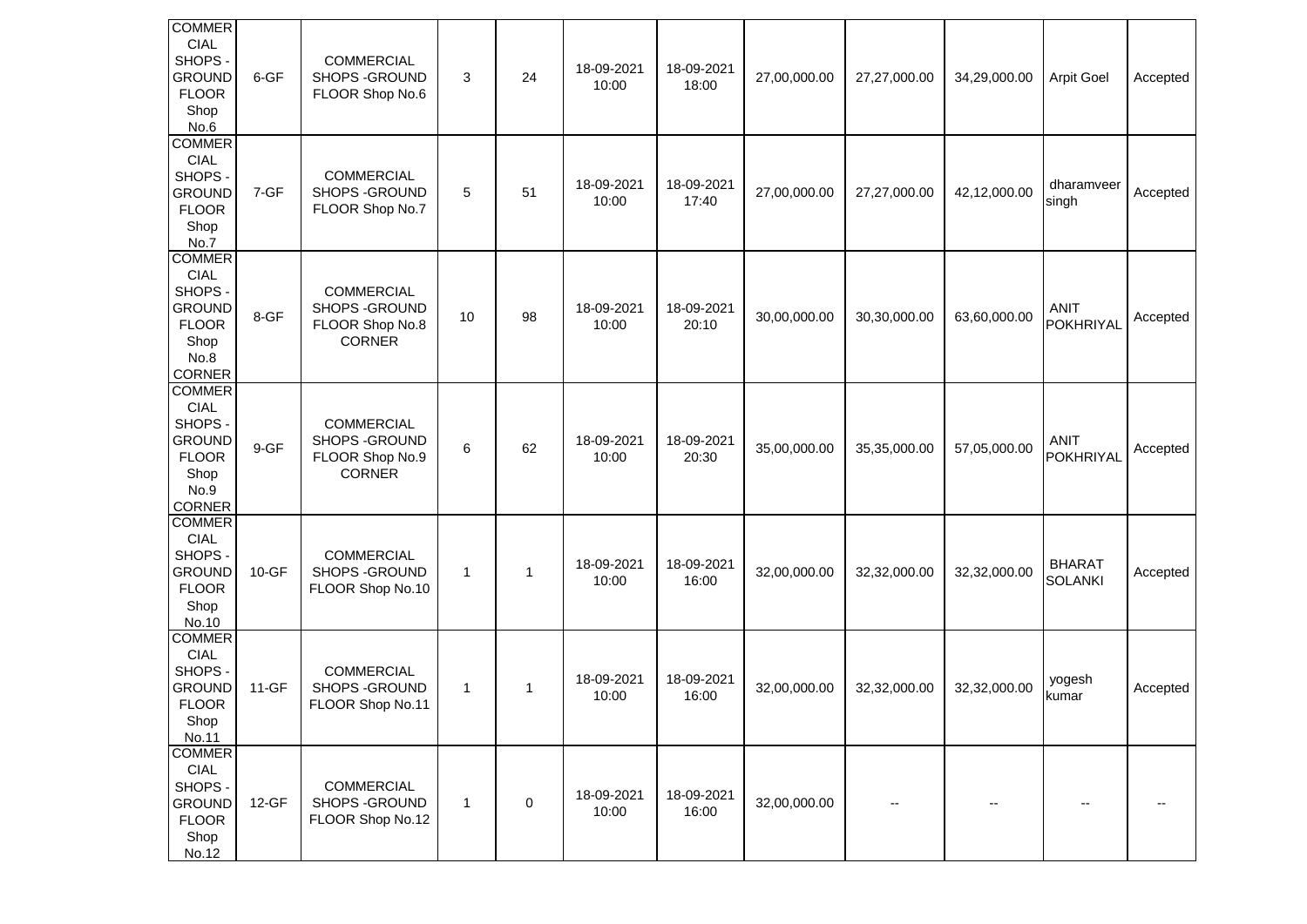| <b>COMMER</b><br><b>CIAL</b><br>SHOPS -<br><b>GROUND</b><br><b>FLOOR</b><br>Shop<br>No.13                  | 13-GF | <b>COMMERCIAL</b><br>SHOPS - GROUND<br>FLOOR Shop No.13                  | $\mathbf{1}$   | $\mathbf{1}$ | 18-09-2021<br>10:00 | 18-09-2021<br>16:00 | 32,00,000.00 | 32,32,000.00 | 32,32,000.00 | LALIMA<br><b>BANSAL</b>                  | Accepted |
|------------------------------------------------------------------------------------------------------------|-------|--------------------------------------------------------------------------|----------------|--------------|---------------------|---------------------|--------------|--------------|--------------|------------------------------------------|----------|
| <b>COMMER</b><br><b>CIAL</b><br>SHOPS -<br><b>GROUND</b><br><b>FLOOR</b><br>Shop<br>No.15                  | 15-GF | <b>COMMERCIAL</b><br>SHOPS - GROUND<br>FLOOR Shop No.15                  | $\mathbf{1}$   | $\mathbf{1}$ | 18-09-2021<br>10:00 | 18-09-2021<br>16:00 | 32,00,000.00 | 32,32,000.00 | 32,32,000.00 | shiv<br>enterprises                      | Accepted |
| <b>COMMER</b><br><b>CIAL</b><br>SHOPS -<br><b>GROUND</b><br><b>FLOOR</b><br>Shop<br>No.16<br>CORNER        | 16-GF | <b>COMMERCIAL</b><br>SHOPS - GROUND<br>FLOOR Shop No.16<br><b>CORNER</b> | 5              | 59           | 18-09-2021<br>10:00 | 18-09-2021<br>19:40 | 38,00,000.00 | 38,38,000.00 | 68,02,000.00 | AMIT<br><b>KUMAR</b><br><b>POKHRIYAL</b> | Accepted |
| <b>COMMER</b><br><b>CIAL</b><br>SHOPS -<br><b>GROUND</b><br><b>FLOOR</b><br>Shop<br>No.17<br><b>CORNER</b> | 17-GF | <b>COMMERCIAL</b><br>SHOPS - GROUND<br>FLOOR Shop No.17<br><b>CORNER</b> | $\overline{7}$ | 53           | 18-09-2021<br>10:00 | 18-09-2021<br>18:00 | 27,00,000.00 | 27,27,000.00 | 42,66,000.00 | <b>RITU</b><br><b>POKHRIYAL</b>          | Accepted |
| <b>COMMER</b><br><b>CIAL</b><br>SHOPS -<br><b>GROUND</b><br><b>FLOOR</b><br>Shop<br>No.18<br><b>CORNER</b> | 18-GF | <b>COMMERCIAL</b><br>SHOPS - GROUND<br>FLOOR Shop No.18<br><b>CORNER</b> | 5              | 74           | 18-09-2021<br>10:00 | 18-09-2021<br>18:30 | 27,00,000.00 | 27,27,000.00 | 46,98,000.00 | <b>ANIT</b><br><b>POKHRIYAL</b>          | Accepted |
| <b>COMMER</b><br><b>CIAL</b><br>SHOPS -<br><b>GROUND</b><br><b>FLOOR</b><br>Shop<br>No.20                  | 20-GF | <b>COMMERCIAL</b><br>SHOPS - GROUND<br>FLOOR Shop No.20                  | 3              | 14           | 18-09-2021<br>10:00 | 18-09-2021<br>16:20 | 35,00,000.00 | 35,35,000.00 | 44,10,000.00 | dharamveer<br>singh                      | Accepted |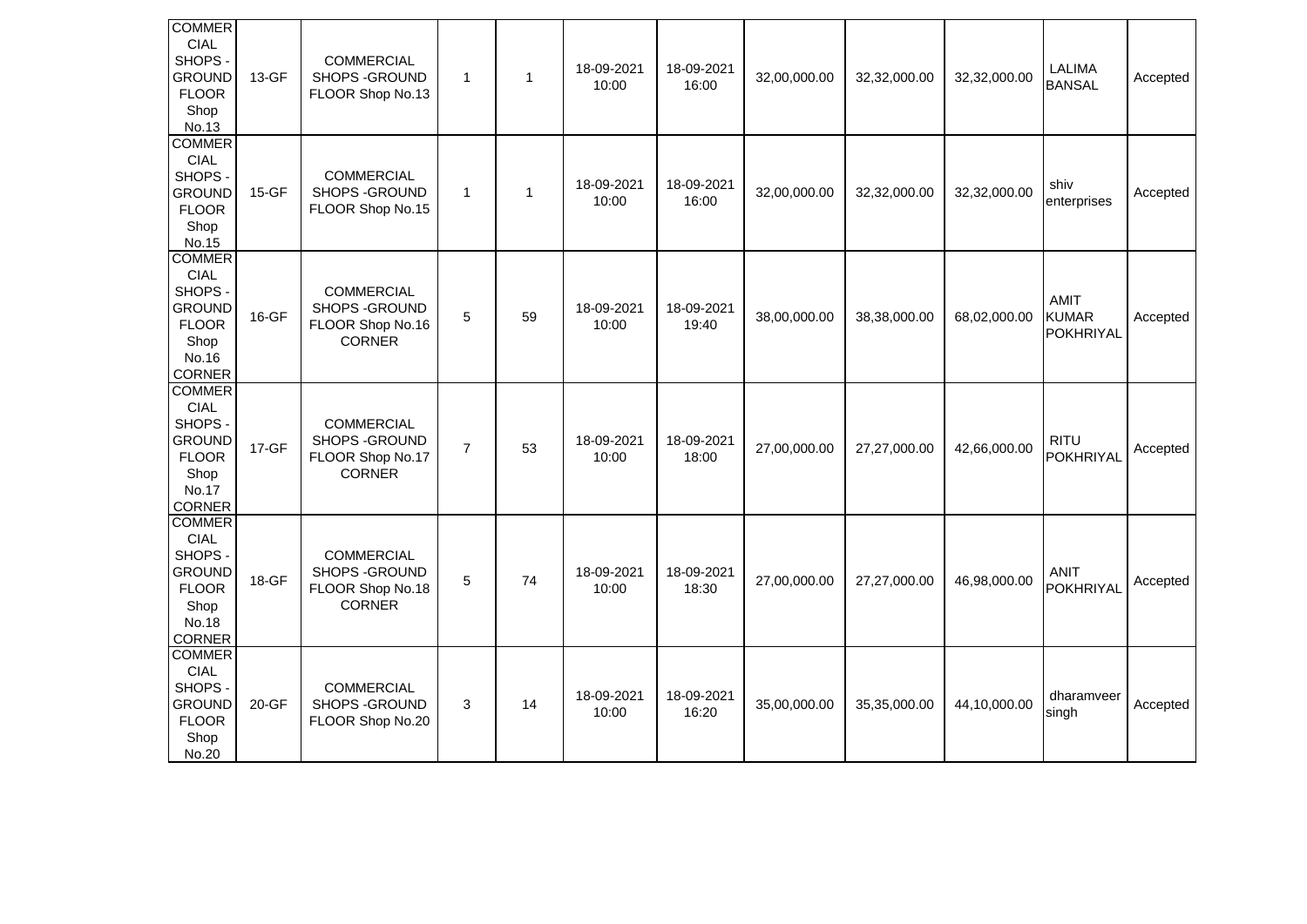| <b>COMMER</b><br><b>CIAL</b><br>SHOPS -<br><b>GROUND</b><br><b>FLOOR</b><br>Shop<br>No.25<br><b>CORNER</b> | 25-GF        | <b>COMMERCIAL</b><br>SHOPS - GROUND<br>FLOOR Shop No.25<br><b>CORNER</b> | 3              | 54           | 18-09-2021<br>10:00 | 18-09-2021<br>21:30 | 27,00,000.00 | 27,27,000.00 | 41,85,000.00 | AMIT<br><b>KUMAR</b><br><b>POKHRIYAL</b> | Accepted |
|------------------------------------------------------------------------------------------------------------|--------------|--------------------------------------------------------------------------|----------------|--------------|---------------------|---------------------|--------------|--------------|--------------|------------------------------------------|----------|
| <b>COMMER</b><br><b>CIAL</b><br>SHOPS -<br><b>GROUND</b><br><b>FLOOR</b><br>Shop<br>No.26<br><b>CORNER</b> | 26-GF        | <b>COMMERCIAL</b><br>SHOPS - GROUND<br>FLOOR Shop No.26<br><b>CORNER</b> | 5              | 55           | 18-09-2021<br>10:00 | 18-09-2021<br>18:00 | 27,00,000.00 | 27,27,000.00 | 43,74,000.00 | <b>RITU</b><br><b>POKHRIYAL</b>          | Accepted |
| <b>COMMER</b><br><b>CIAL</b><br>SHOPS -<br><b>FIRST</b><br><b>FLOOR</b><br>Shop<br>No.7                    | 7-FF         | <b>COMMERCIAL</b><br>SHOPS - FIRST<br>FLOOR Shop No.7                    | $\mathbf{1}$   | $\mathbf{1}$ | 18-09-2021<br>10:00 | 18-09-2021<br>16:10 | 25,00,000.00 | 25,25,000.00 | 25,25,000.00 | Hari Krishan<br>bhola                    | Accepted |
| <b>COMMER</b><br><b>CIAL</b><br>SHOPS -<br><b>FIRST</b><br><b>FLOOR</b><br>Shop<br>No.9                    | 9-FF         | <b>COMMERCIAL</b><br>SHOPS - FIRST<br>FLOOR Shop No.9                    | $\overline{a}$ | 15           | 18-09-2021<br>10:00 | 18-09-2021<br>17:20 | 26,00,000.00 | 26,26,000.00 | 33,02,000.00 | Vimal<br>Kumar<br>Pandey                 | Accepted |
| <b>COMMER</b><br><b>CIAL</b><br>SHOPS -<br><b>FIRST</b><br><b>FLOOR</b><br>Shop<br>No.10<br><b>CORNER</b>  | $10-FF$      | <b>COMMERCIAL</b><br>SHOPS - FIRST<br>FLOOR Shop No.10<br><b>CORNER</b>  | $\mathbf 1$    | $\mathbf{1}$ | 18-09-2021<br>10:00 | 18-09-2021<br>16:00 | 72,00,000.00 | 72,72,000.00 | 72,72,000.00 | narender<br>singh                        | Accepted |
| <b>COMMER</b><br><b>CIAL</b><br>SHOPS -<br><b>FIRST</b><br><b>FLOOR</b><br>Shop<br>No.13<br><b>CORNER</b>  | <b>13-FF</b> | <b>COMMERCIAL</b><br>SHOPS - FIRST<br>FLOOR Shop No.13<br><b>CORNER</b>  | 1              | $\mathbf{1}$ | 18-09-2021<br>10:00 | 18-09-2021<br>16:00 | 72,00,000.00 | 72,72,000.00 | 72,72,000.00 | <b>BHARAT</b><br><b>SOLANKI</b>          | Accepted |